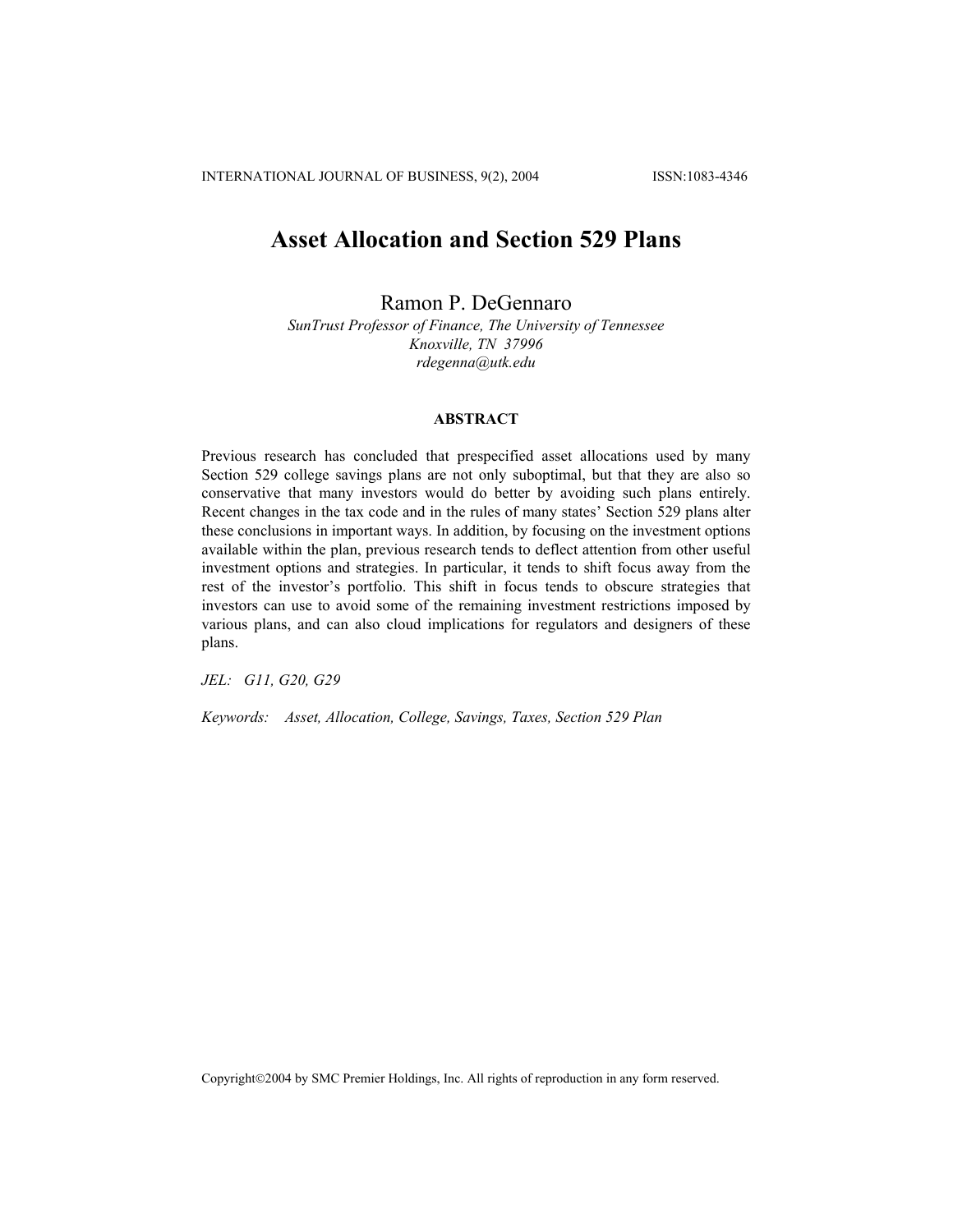### **I. INTRODUCTION**

Recent changes in the United States' tax code have raised Section 529 plans to the forefront of investment vehicles for college savings. Legislation has increased both the investment limits and tax benefits of these plans. Not surprisingly, the number of investors using Section 529 plans and the amounts invested in them have grown rapidly. Block and Waggoner (2002) report that about \$25 billion flowed to such plans in 2002, and the figure is expected to balloon to \$200 billion by 2007.

Academic researchers have begun to explore the topic. For example, Spitzer and Singh (2001) compare Section 529 plans having predetermined asset allocations with investments held outside a tax-preferred vehicle. They provide a concise review of the theory of asset allocation and a brief introduction to the essentials of Section 529 plans. Their concern is that the tax advantages of a 529 plan might be negated by the reduced return resulting from predetermined (more accurately, conservative) asset allocations. They study historical returns and conclude that this may well be the case, especially for investors in low marginal tax brackets and for those who delay investing until the child is nearly ready for college.

My paper extends this previous research in three ways. First, it updates the analysis to allow for recent changes in tax law and the expanded menu of investment options for Section 529 plans that is available today. Second, it shows that the new tax law makes it important to separate the consideration of prespecified asset allocations from the tax advantages of Section 529 plans. (The essential points of this article also apply to most other tax-advantaged investment vehicles, as well). Put somewhat differently, the decision to allocate funds *to* a 529 plan is now essentially independent of the allocation *within* the plan. Third, and closely related to this second point, I expand the analysis to include portfolio considerations rather than viewing Section 529 plans in isolation. Taken together, these three extensions offer new insights into the value of Section 529 plans. Most investors are likely to find that previous investment advice should be reexamined in the light of this evidence.

For example, Spitzer and Singh (2001) correctly question the wisdom of prespecifying asset allocations, then proceed by considering a small number of specific preallocations. They compare New York's 1999 College Savings Program with an unrestricted, fully taxable investment. While this approach had some merit in 1999, the conclusions drawn from that study are now potentially misleading. For example, they state all of the following:

"... adherence to prespecified asset allocation for low tax bracket investors often results in return loss that overshadows the tax benefit." (p. 101).

"This evidence strongly suggests that for families in the 'low' income category, which have a long term college savings goal, the [529 plan] is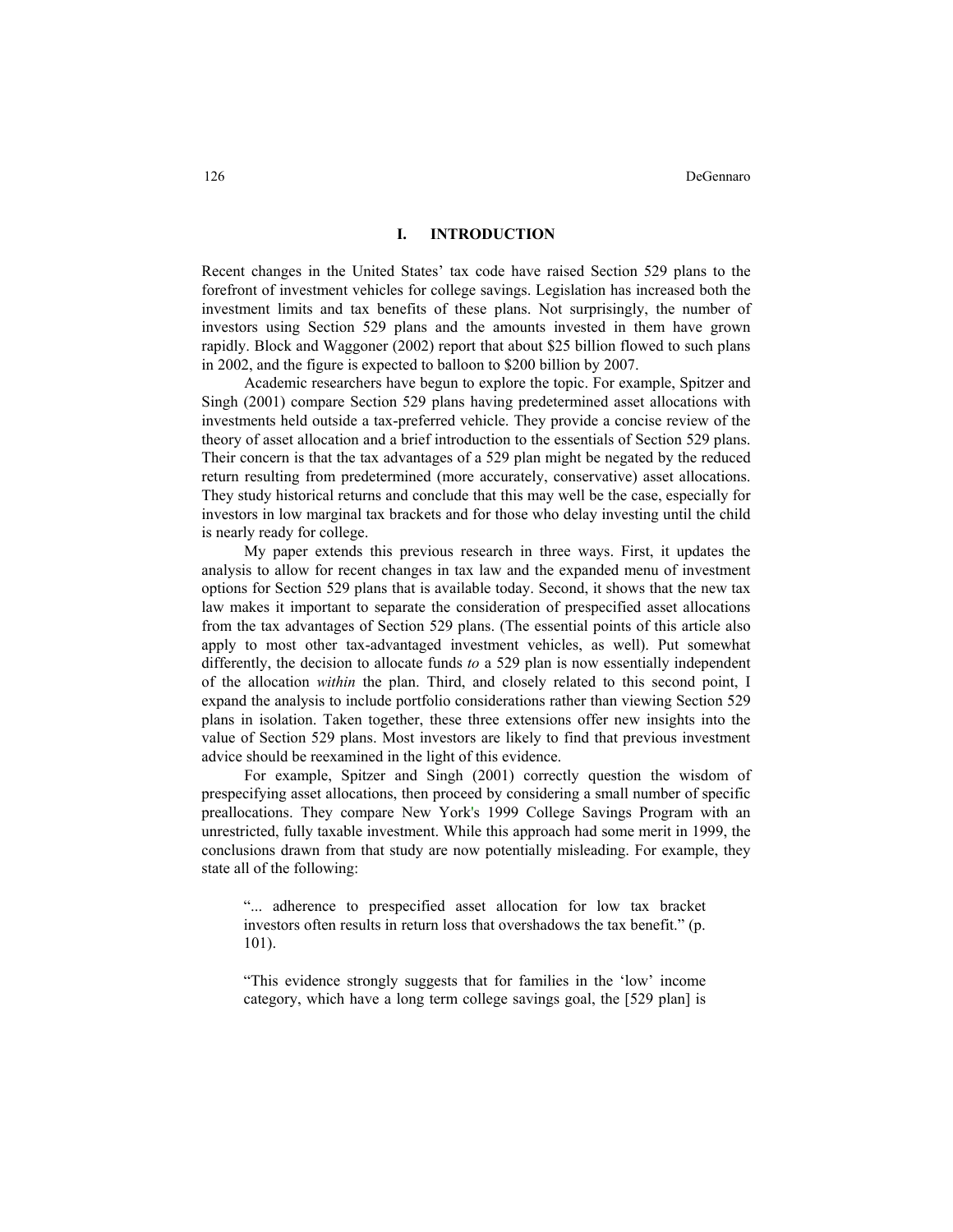likely to be an inferior alternative to a plan which aggressively contributes to a 100% equity plan." (p. 111).

"Buying into the [529 plan] when the child is near college is shown to be a poor strategy." (p. 114).

"Investors in lower income groups who are considering these plans would be well advised to consider ... exercising investment options that are equity aggressive, ..." (p. 115).

Though all of these representative statements may once have been true for a number of Section 529 participants, in today's investment environment, they risk misleading investors. First, allocating funds *to* a 529 plan is a prior decision that is now essentially unrelated to the portfolio choice *within* the plan. Second, investors can invest in 529 plans outside of their states of residence, providing a much wider range of investment options. Finally, investors base their investment decisions considering risk as well as expected or average return.

Section 2 explains the problems with a prespecified, age-based portfolio allocation, and shows how the analysis changes if investors are allowed to choose from a range of investment options. Section 3 provides a brief policy implication for regulators and the designers of Section 529 plans. Section 4 describes the impact of Section 529 plans in a portfolio context. Section 5 discusses the implications of risk on the investment decision, and Section 6 contains the summary.

## **II. ASSET ALLOCATION**

Other researchers are surely correct in noting that some Section 529 plans have design flaws. Many plans offer and many analysts recommend a fixed asset allocation (among stocks and bonds) depending on the age of the child. The younger the child, the higher the proportion of stocks in the 529 plan's portfolio. The idea behind such a strategy is that if the child is young, then the portfolio should contain predominantly stocks because stocks tend to return more. But as the child ages, the story goes, he should shift to bonds to reduce the risk of losing his nest egg. Proponents apparently believe that a market crash near the beginning of the holding period is less harmful, perhaps thinking that the market is likely to recover by the withdrawal date. But even if all investors of the same age have the same risk preferences, an age-dependent allocation has little or no economic support. It relies on mean reversion in stock prices and ignores path dependence: even if an investor in a plan with a prespecified portfolio mix loses a good portion of his investment early and is far short of the needed amount with just a few years remaining, he must still switch to bonds, again presumably because the market may not have time to recover. In fact, though, if the investor is well short of his target with little time remaining, he might very well want to gamble. A prespecified asset allocation precludes this.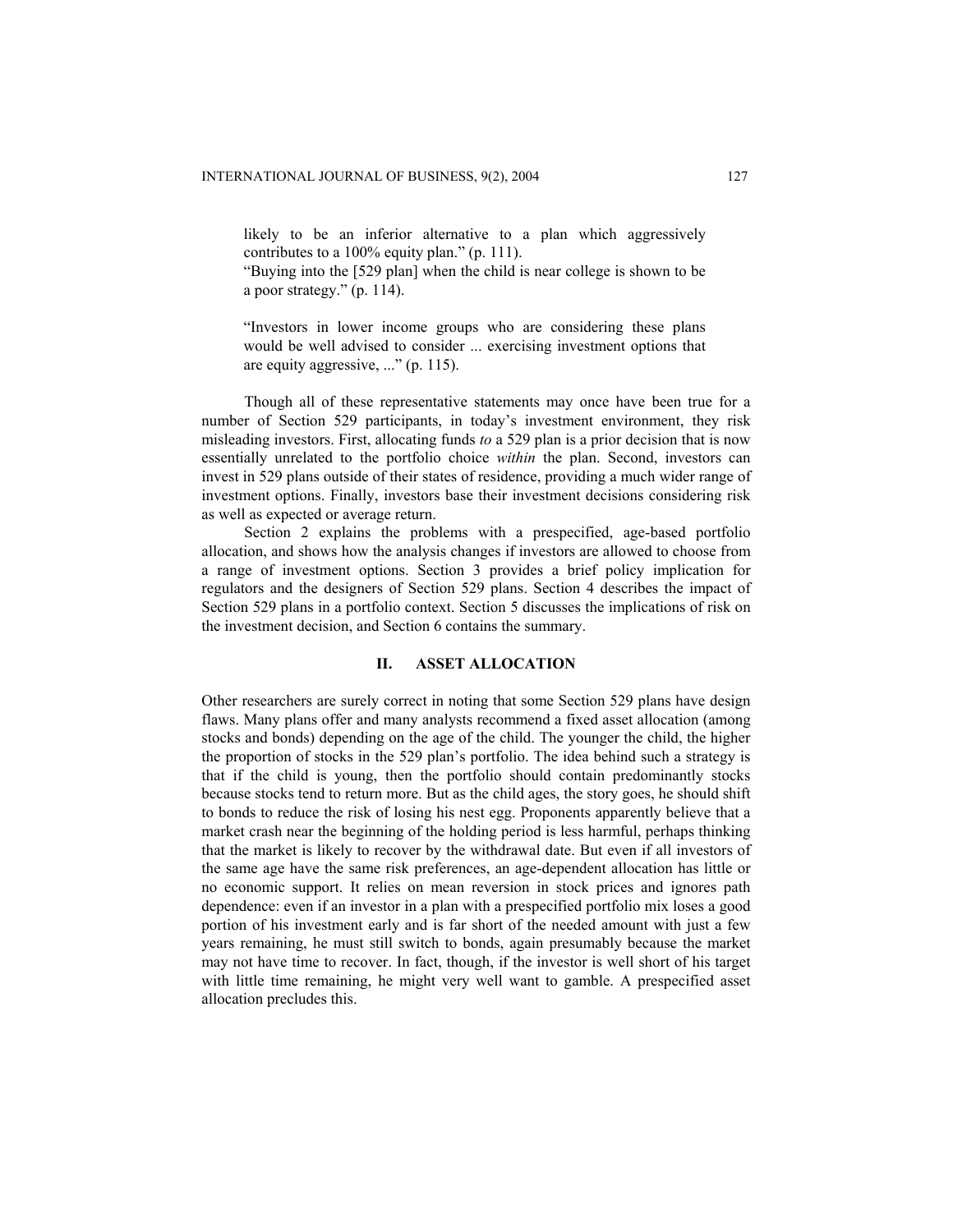Prespecifying asset allocations also precludes adjusting to changes in the tax code, expected tuition, scholarships, external support such as gifts from relatives, etc. It is also a poor choice for those who delay college -- at a minimum, the time until the funds are needed is a better measure than age. Indeed, Gunthorpe and Levy (1994) find that the optimal portfolio composition changes drastically and systematically with changes in the holding period. Given the increasing numbers of nontraditional students, this design oversight becomes even more critical. Investors themselves are in a much better position to decide what proportion of their funds should be allocated to equities than are regulators or the designers of Section 529 plans.

In fact, if an investor has the freedom to choose the allocation within a Section 529 plan, nothing prevents him from matching the allocation of the predetermined plan initially, while retaining the option to deviate from that allocation if he later desires. It is well known that an option is worth more alive than dead. Absent a compelling reason to do so, (perhaps large transactions costs), why would an investor destroy the option to reallocate his portfolio? The short answer is, he would not.

Thus, specifying the allocation based on age is an obvious flaw in plan design. Perhaps inspired by this, Spitzer and Singh (2001) try to gauge the likelihood that the asset allocation restriction can offset the tax advantage of the plan. One way to do this would be to derive or assume a distribution of returns and calculate the result analytically. Another approach, adopted by Spitzer and Singh, is to conduct a Monte Carlo study. Using historical returns and return variances for stocks and bonds, they run simulations for various holding periods, then compute the average returns for various portfolio allocations. Given the historical returns used, a portfolio allocated totally to stocks has the highest average return. This is no surprise because, on average, the historical return on stocks really *was* higher during the sample period. Thus, for a wide range of tax rates, a fully taxable all-equity portfolio may well return more than a tax-advantaged 529 plan with substantially less than 100% equities, *on average*, even though the 529 plan has a tax advantage. Spitzer and Singh conclude that most investors are likely to be better off by foregoing the Section 529 plan's tax advantage in order to avoid the restrictions on asset allocation. They advocate portfolios with large portions of equity − typically, they recommend 100%.

In today's investment environment, though, these results are no longer relevant. In the past, electing to invest in some state's Section 529 plan was a joint decision to elect a specific, prespecified asset allocation. Today, however, an investor can prespecify 100% equities in the 529 plan and always beat the same portfolio held outside the plan, so long as total realized returns are positive. This is a mathematical certainty for positive tax rates and positive nominal returns.

Thus, Section 529 plans are far more valuable today than they have been in the past. Not only are the tax advantages more valuable, but also the preselected, age-based asset allocations of some plans have been relaxed. Investors usually no longer need to invest outside of their own state's Section 529 plans to find an expanded menu of investment options.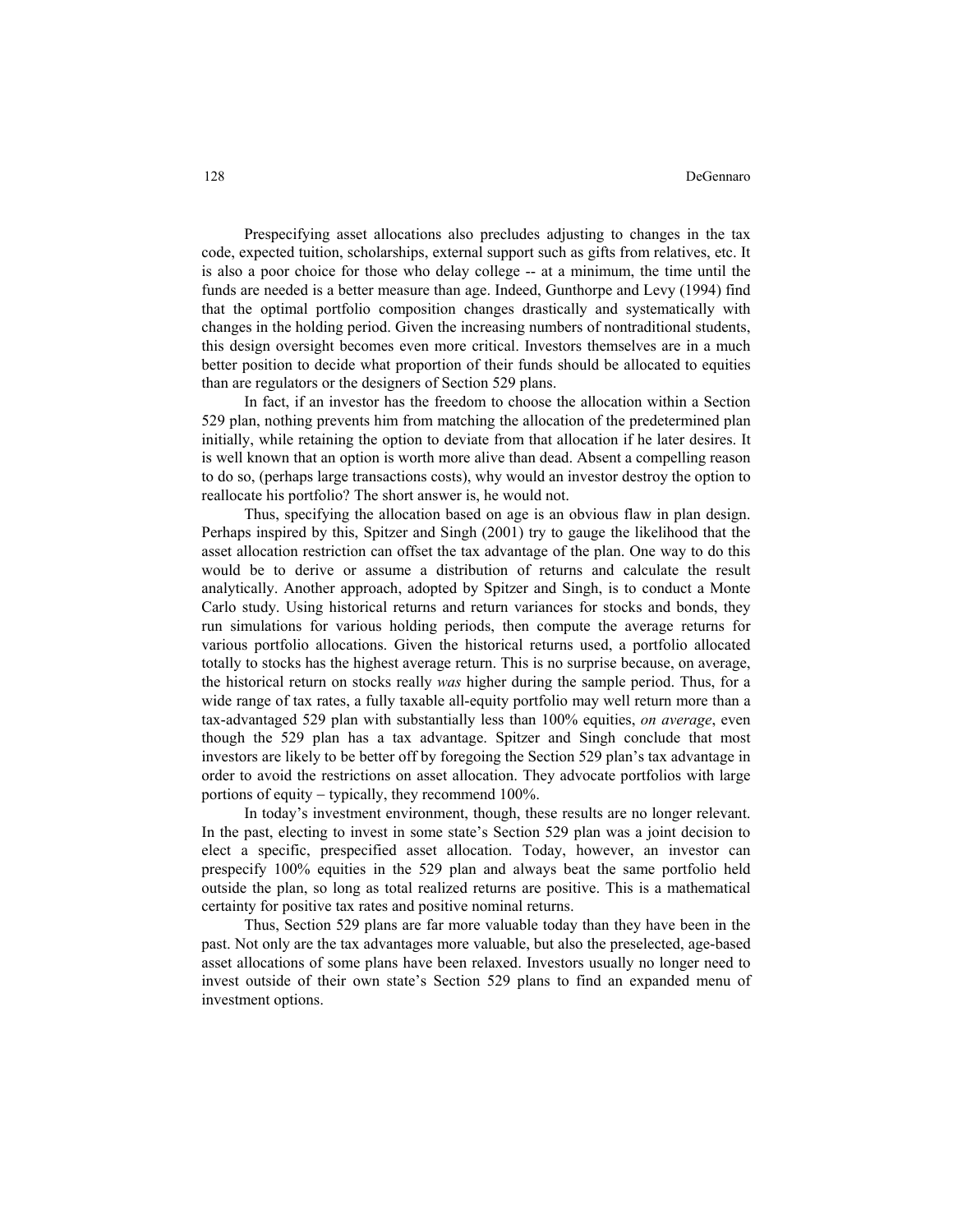Because the restrictions on investments have been significantly relaxed, it pays to approach the decision to invest in a Section 529 plan differently. Equation (1) gives the terminal value (per dollar) of a fully taxable portfolio that returns  $R_{t=i}^{\tau}$  before taxes at time t=i, taxed at an annual rate  $\tau$ , over a period of T years. The tax rate on the portfolio in Equation (1) is constant, but the intuition and results are not affected by this simplification. Equation (2) gives the terminal value (also per dollar) of a portfolio held within a 529 plan (or other vehicle that is exempt from taxes) that returns an average of  $R_{t=i}^{529}$  over that same period.

$$
TV^{\tau} = \{l + [R^{\tau}_{t=1} \times (1-\tau)]\} \times \{l + [R^{\tau}_{t=2} \times (1-\tau)]\} \times ... \{l + [R^{\tau}_{t=T} \times (1-\tau)]\} \qquad (1)
$$

$$
TV^{529} = (1 + R^{529}_{t=1}) \times (1 + R^{529}_{t=2}) \times ... (1 + R^{529}_{t=T})
$$
 (2)

These equations are quite general. In particular, they place no restrictions on the portfolios' composition. The portfolios in Equation (1) may or may not be identical to the portfolios in Equation (2). The portfolios may be constant, or they may change. In fact, if an investor elects an age-based portfolio allocation, then they would be mandated to change in a predetermined way.

Were the analysis to proceed as in Spitzer and Singh (2001), the question would be whether  $R_{t=1}^{\tau}$  could be high enough to outweigh the tax penalty of  $\tau$ , so that  $TV^{\tau} > TV^{529}$ . The answer would, of course, be yes. They conclude that for reasonable tax rates  $\tau$  and holding periods T, this would be likely if the taxable portfolio is invested fully in stocks while the 529 portfolio is invested according to a more conservative, age-based portfolio allocation strategy *and* if the return distributions are constant.

Clearly, though, today's investors can learn a more important lesson. For *any* positive portfolio return and for *any* positive tax rate,  $TV^{529} > TV^{\tau}$  for *any* positive holding period, if the portfolio returns are equal; that is, if  $TV^{529} = TV^{\tau}$ . The only question is whether obtaining comparable portfolio returns is reasonable. And not only is it reasonable, but it is also available for the asking. Many states, including Michigan, Minnesota and Missouri, offer 100% equity funds as an investment option for their Section 529 plans. Although choosing a plan outside of one's state of residence foregoes any state-tax advantage, it dominates a similar portfolio held outside of the plan for any positive federal tax rate, so long as the nominal *ex post* return is positive.

## **III. IMPLICATIONS FOR REGULATORS AND PLAN DESIGNERS**

Of course, most Section 529 plans still have some investment restrictions and other states have income limits for the state tax deduction. How might a regulator or plan designer gauge how important these remaining restrictions are? One way would be to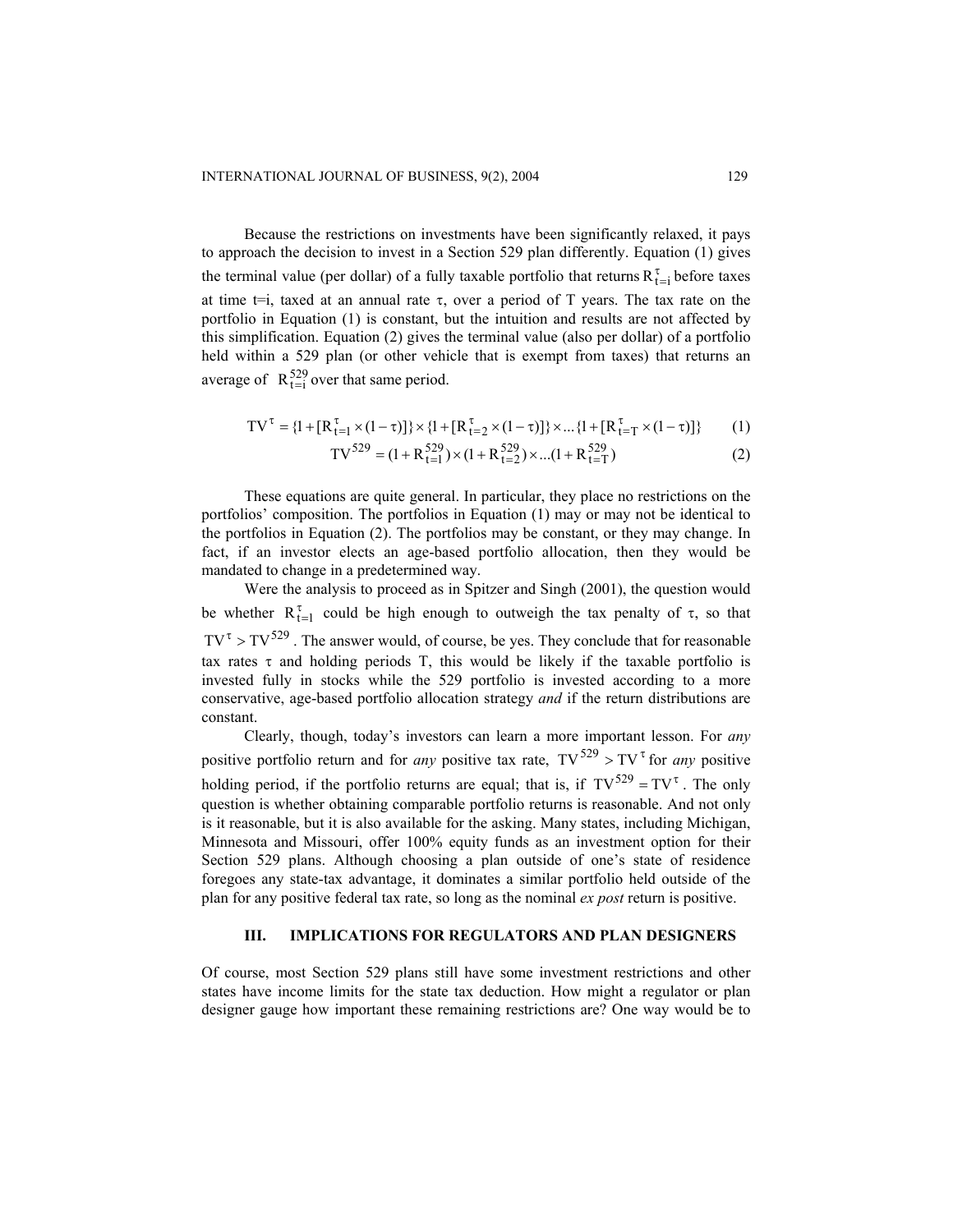examine the number of investors who choose plans from a state other than their state of residence (or alternatively, regulators and plan designers could use the total dollar value invested in those accounts). If a resident invests in another state's plan, then it would be reasonable to conclude that a restriction on the home state's plan is the cause − the home state's plan must not meet the resident's needs as well as some other state's plan. Because most Section 529 plans provide some sort of deduction against the state income tax, if a resident of a state with a state income tax invests outside of his home state (and thus forfeits the state tax deduction) the restriction must be particularly onerous.

In practice, the number or dollar value of accounts invested out of state probably understates the importance of investment restrictions and income limits. To see this, consider grandparents who live in a state with onerous restrictions, and whose children and grandchildren live in a state offering opportunities which the grandparents believe are more favorable. Of course, nothing prevents the grandparents from opening an account in the parents' state of residence themselves, naming the grandchild as beneficiary. Instead, though, they might simply give the funds to the parents, along with instructions to open a Section 529 account in the parents' home state (or to invest them in an existing account), again naming the grandchild as beneficiary. From an economic perspective, this is an out-of-state investment, but it will not be measured as such. Thus, the number or dollar amount of out-of-state accounts is probably a lower bound for gauging the importance of any remaining investment restrictions.

## **IV. PORTFOLIO CONSIDERATIONS**

My analysis matches most previous research on Section 529 plans in that it ignores the rest of a participant's portfolio. Portfolio considerations, though, probably weigh against the argument for allocating the investment in a Section 529 plan to 100% equities. Several authors, notably Miller (1977), argue that a tax premium is probably embedded in the prices of assets; assets that are subject to higher taxes probably have higher before-tax returns. Tepper (1981) gives the implications of this for tax-sheltered investments: all else equal, investors should hold high-yield stocks or bonds in taxpreferred vehicles such as 529 plans, and hold low-yield stocks in other accounts. Intuitively, this strategy eliminates the largest tax liability.

This fits well with Reichenstein (1998). He illustrates the importance of considering the investor's entire balance sheet, including not only financial assets but also, for example, pension assets, life insurance and mortgage liabilities. Reichenstein's analysis would conclude that allocating 100% of a Section 529 plan's assets to stocks would require offsetting investments in other assets held outside of the 529 plan. Even an extremely risk-tolerant investor, who prefers 100% equity investments, would do better to follow Domian and Racine (2002). Their analysis would recommend that an investor hold bonds in the 529 plan and gain the additional equity exposure by leveraging investments held *outside* the tax shelter. This strategy preserves the desired risk exposure without foregoing the tax advantages of the Section 529 plan.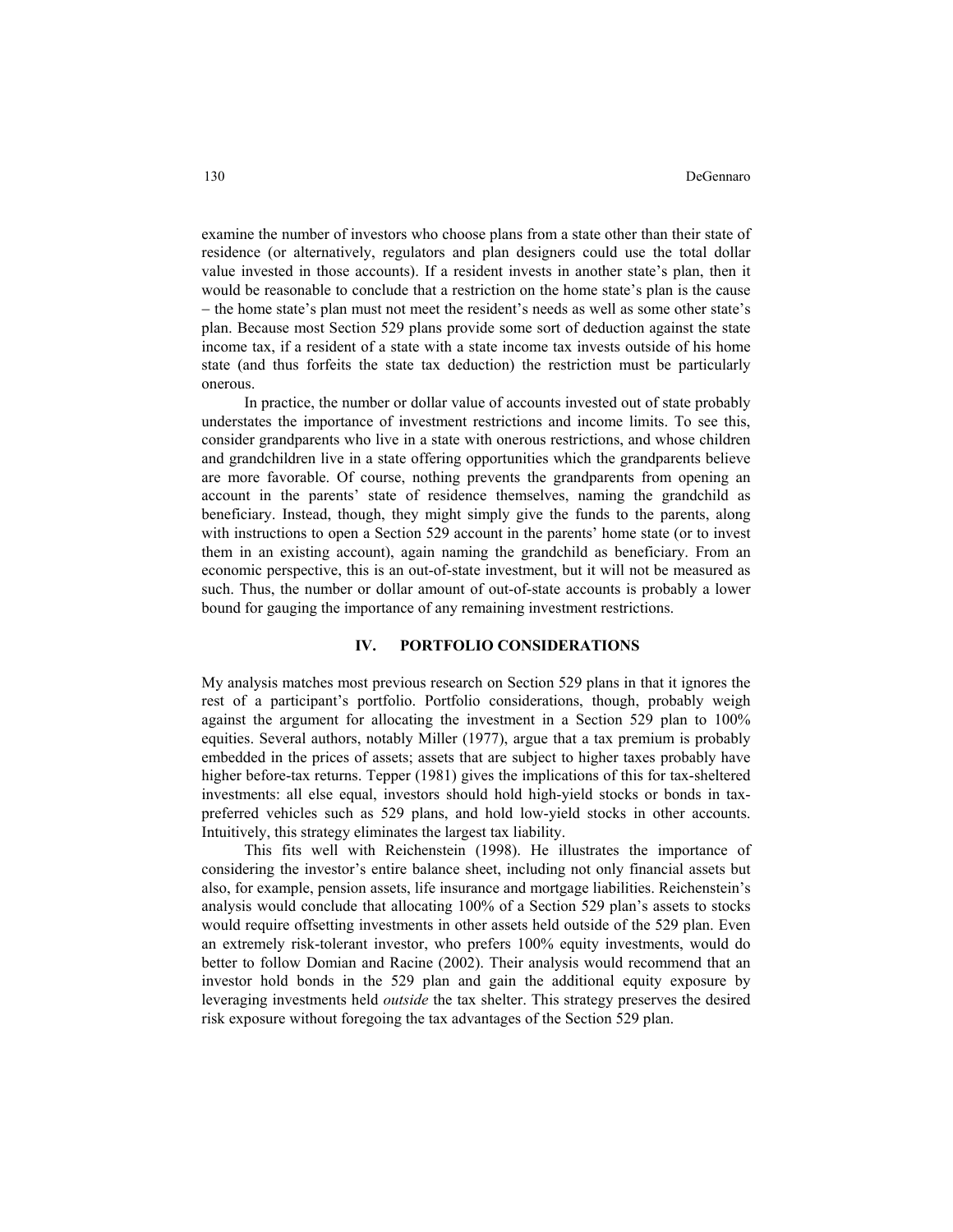Equation (1) and Equation (2) identify another advantage to the strategy of holding bonds inside of a tax-advantaged plan and, if necessary, obtaining the desired equity exposure through leveraging outside of the plan. Specifically, bonds are far more likely to have positive returns than stocks. Thus, the tax advantage is far more likely to be useful. In addition, equity investors have an easier time avoiding taxes on equity income without resorting to a tax-sheltered investment. For example, most investors are familiar with the strategy of selling losers while letting winners ride. This strategy is less useful for bonds, which tend to be less volatile.

## **V. A CAUTIONARY NOTE**

Spitzer and Singh (2001) use data historical returns from 1980 - 1999 in their study. They replicate their study using historical returns from 1970-1999 and report that the results are "substantially similar". Although they conclude that their results are independent of the sample period, investors would still do well to consider the risk of a 100% equity portfolio. Both sample periods end before the sharp decline in equity values that began in 2000, and Shiller (2000) reports that it took years for stocks to recover from the Great Depression. He writes that, "The real S&P Composite Index did not return to its September 1929 value until December 1958" (page 9). This does neglect dividends, but Shiller adds that, "The average real return in the stock market including dividends) was -13.1% a year for the five years following September 1929, -1.4% a year for the next ten years, -0.5% a year for the next fifteen years, and 0.4% a year for the next twenty years" (page 9). Investors in the Japanese stock markets are currently experiencing a similarly trying period. As of this writing, Nikkei averages hover at about the levels of 20 years ago, though dividends would at least make the 20 year nominal return positive. Investment advice based on historical returns over a finite period tends to obscure these unpleasant possibilities.

Drawing investment advice based on even the entire historical return distribution is still potentially misleading. First, readers are surely familiar with the dictum that past stock performance is no guarantee of future stock performance (for an example, see the disclaimer at http://money.cnn.com/services/disclaimer.html). Second, with risky assets, investors are unable to guaranteed the average return for any given holding period. That is because they only obtain a *single* realization from the return distribution. To see this, consider the choice between a sure 1% profit on a \$10,000 investment and the opportunity to bet \$10,000 on a single coin toss that pays \$21,000 if the coin lands heads and nothing if it lands tails. A large-sample study using the bet's entire return distribution would recommend the coin toss because with *multiple* tosses, the bet returns an average of 5% per toss. Many investors, though, would rationally decline the single toss and choose the safer investment.

## **VI. SUMMARY AND CONCLUSIONS**